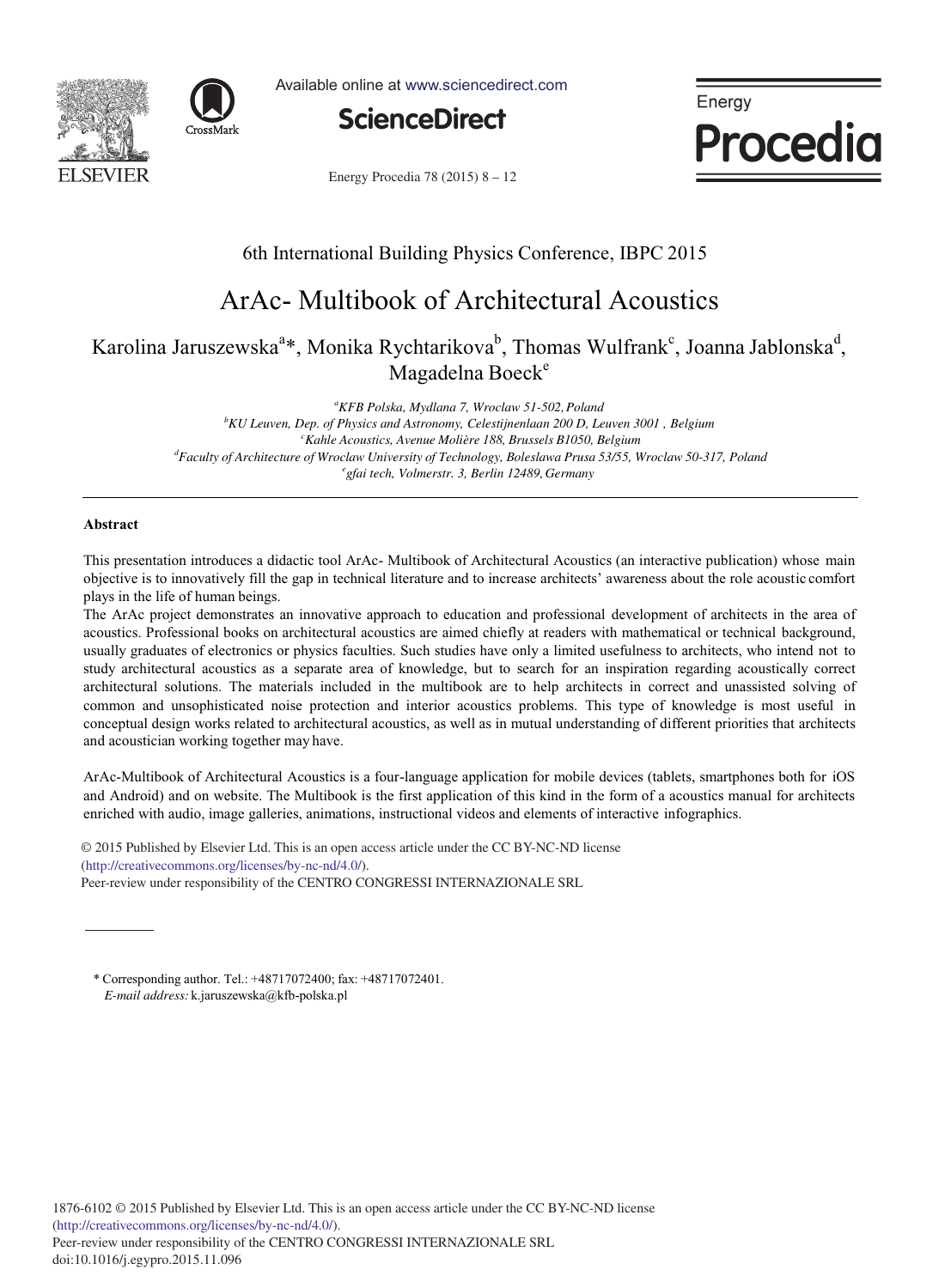*Keywords:* architectural acoustics, room acoustics, lifelong learning, open and distance learning

#### **1. Introduction**

This article presents an innovative approach to lifelong learning in the field of architecture and construction. The application Arac-Multibook of Architectural Acoustics is the result of collaboration between researchers and entrepreneurs. The project team's wish was to create a 'multimedia book' that will be useful in architects' daily work. This means a tool perceived not only as an introduction to acoustic problems, but also as a constant help in the design process.

#### *1.1. Needs Analysis*

The analysis which lies at the root of the project shows the acoustic gap in recent architecture education program across European Universities. The difficulties described above are confirmed by the SME's. Companies complained about a lack of appropriate education and training, leading to weak competitiveness in the employee. In the participating regions, there is a need for competent and skilled employees, as well as a stronger role for educational organizations in fostering modes of action to improve quality of education in acoustics. To fill the gap between theoretical knowledge and practice experience with lifelong learning opportunities Partners have come up with the idea to develop in interactive tool in theme of Architectural Acoustics.

Current situation and desired change is to develop product aimed at adult learners, teachers, trainers, educational institutions, continuous education centres, via the partners in the consortium reaching across Europe. It is crucial for architects to learn more about modern methods of acoustic measurements, methods of design, solutions and materials in order to expand creation standards and quality of inner and outer build environment. This matter is important not only for large-scale investments like: concert halls, opera houses or theaters but for every-day use objects: single- and multi- family housing, commercial objects, etc.Constant development of both domain mentioned requires from professionals to extended and actualize their knowledge constantly in the field of equipment and technologies, solutions, materials as well as changing law and standards.

#### *1.2. Teaching Method*

The choice of a multimedia form of teaching was deliberate. The idea is to simply describe and visualise acoustic phenomena and to present acoustic knowledge in a practical way. It is difficult to present acoustic issues in printed form as it is impossible to visualise 'invisible' phenomena on paper. A tool to convey acoustic knowledge is multibook. Its form allows to explain problems and issues connected with architectural acoustics in a broader aspect.

#### *1.3. Partnership created multibook*

The partnership consists of experienced teams from organizations representing several European countries. KFB Poland provides expert knowledge in the field of architectural acoustics, industrial acoustics, vibroacoustics and environmental acoustics. The Laboratory for Acoustics situated in the Department of Physics and Astronomy of the Science Faculty of Katholieke Universiteit Leuven deals with physical acoustics, room, building and environmental acoustics. Kahle Acoustics provides acoustic consulting services to performing arts venues, such as concert halls, opera houses, theatres and auditoria. Wroclaw University of Technology (WUT) is one of the largest and the best technical universities in Poland. Research and education are strongly influenced by international cooperation with over 430 partner universities all over the world. gfai tech GmbH is an industry-oriented company specialized in production, marketing and sales of advanced innovation technologies. Project partners possess skills in the area of Architecture, Acoustics, e-learning tools and design thinking.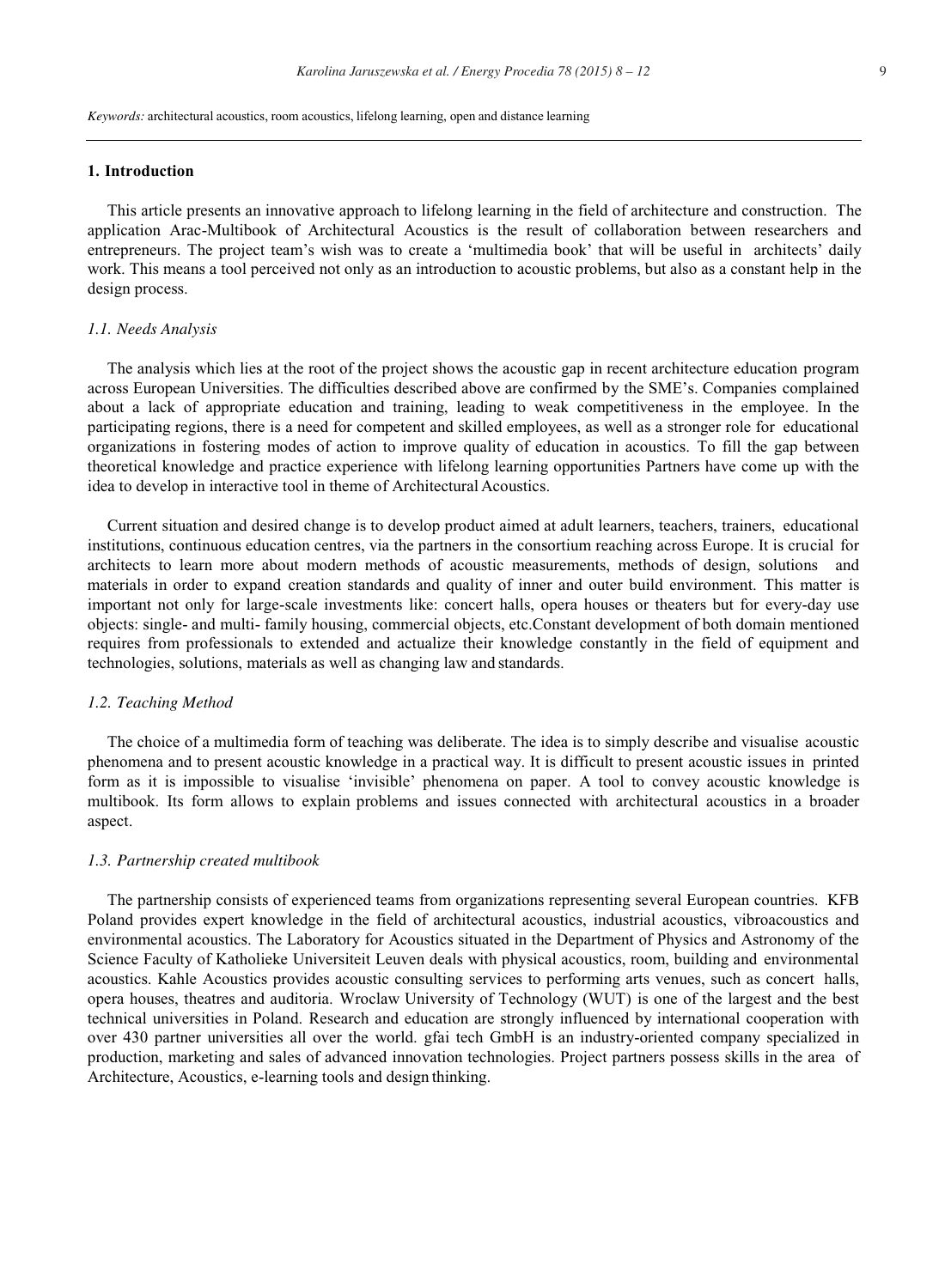#### **2. Multisensory teaching**

A multibook is a form of publication offering great prospects for conveying information. Hence, animations and instruction videos are an ideal way to convey knowledge; the content is enriched with videos, audio, photos, graphics and elements of infographics (that allow you to see an object and understand how acoustic phenomena work).

This is a multisensory way of teaching. Multisensory teaching is based on involvement of various senses. It bridges two fields of knowledge where the language of physics merges with the language of images. For many years this process has proved to be more efficient and attractive for students and adults at all levels. New and innovative technologies allow application and common access to materials that comply with these assumptions. That is why significant emphasis should be put on the form and coherence of thematerials.

Nowadays, learning becomes more ubiquitous than ever. With a personal computer and the Internet we have gained access to vast amount of data and owing to the mobile revolution this access is limitless. This is a powerful tool. Now we must learn how to use it efficiently. A possibility of learning in mobile environment responds to current situation of many people. They are constantly in a hurry doing a couple of things at the same time. Mobile access to learning database gives them a great possibility to spend potentially non-productive time for acquiring new information and skills. The multibook is the first publication of this sort in form of a coursebook on the subject of acoustics for architects.

#### **3. Teaching content**

Acoustic field in the aspect of architectural environment can be divided into three parts: building – connected with physical part of structure, interior – focused on inner sound quality and environmental – for value of urban space. In each domain we can find a substantial number of books dedicated either to architects or acousticians. The first publications can be subdivided into books presenting architecture and describing general acoustics parameters of presented examples and albums which mainly contain pictures without content. Publications devoted to acoustic are strictly specialized and cannot be treated as knowledge source to a wider publicity. There is a lack of tools which can be used by both groups as a platform of communication and exchangingconcepts.

Content of the multibook is divided into two parts:

- Theoretical part. Scientific content which explains the nature of acoustic phenomena and problems in an efficient way
- Practical part with case studies. This part demonstrates how two disciplines, acoustics and architecture, merge and exploit their knowledge.

Theoretical chapter introduces the physical phenomena involved in architectural acoustics and forms the basis for further explanations in the following chapters. The key goals of acoustic design in an architectural context are to provide a reduction of unwanted sounds, noise and vibrations (field of building acoustics) and to ensure the most favourable conditions for the generation, transmission and perception of desirable sounds (mostly speech or music) inside buildings (field of room acoustics).

Building acoustics is related to the assessment and improvement of the degree of sound insulation of building elements for airborne noise and impact noise in buildings and to develop solutions for global noise control and acoustical comfort improvement.

Room acoustics deals with the effect that the geometry and surface properties of an enclosed space have on sound field, applying qualitative analysis of sound, and assessment of speech intelligibility and music perception in that space.

The next chapter addresses acoustic simulations and measurements. It presents classical and innovative methods of testing acoustic parameters. It also includes specifications of the standards with the description of requirements for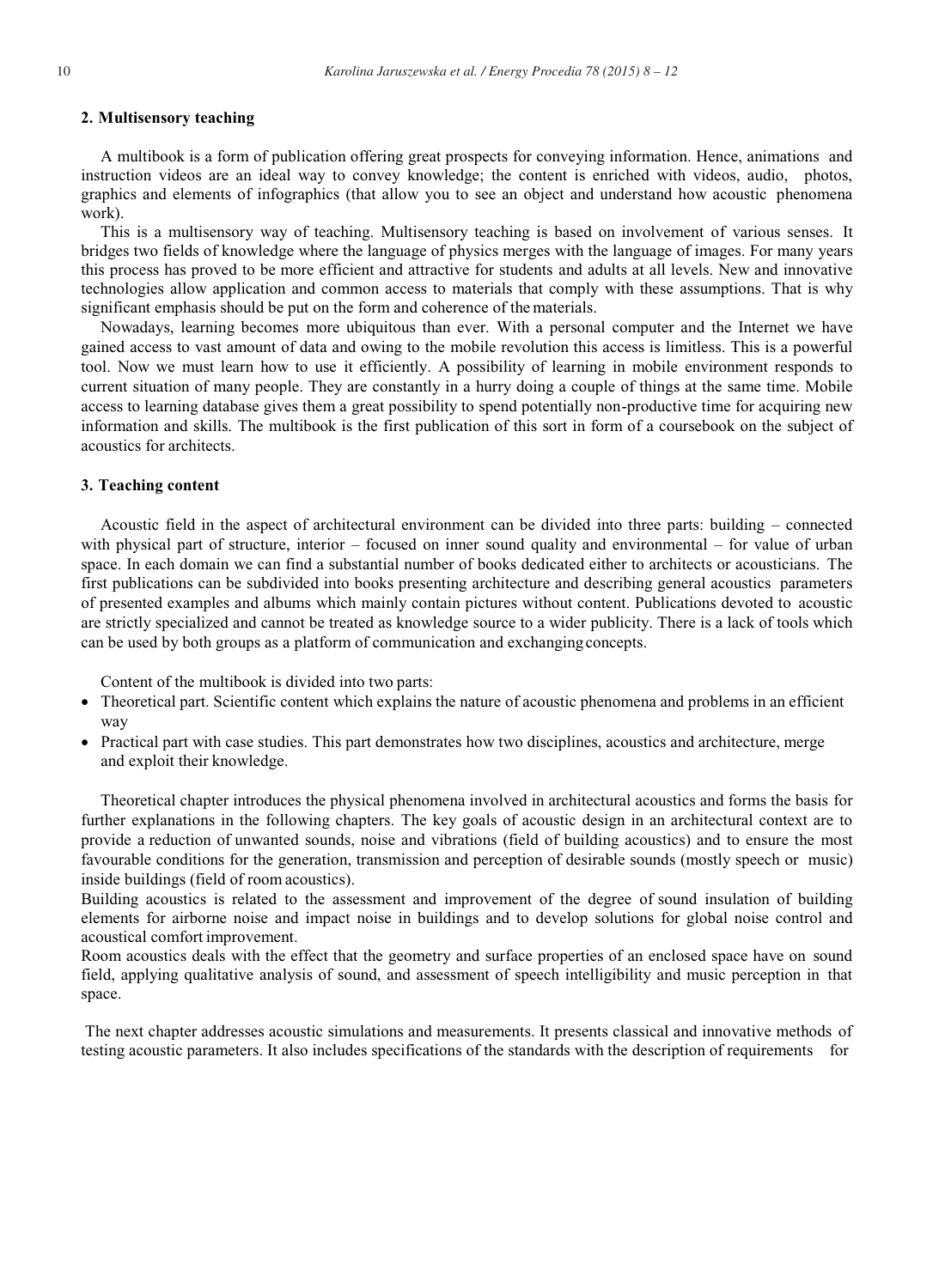measurements and calculations that are very useful from the architect's work perspective. A measuring system enabling visualization of sounds, an acoustic camera, has also been shown. The Acoustic Camera is a beamforming device consisting of a microphone array with a built-in digital camera, a data acquisition unit/ data recorder and a computer running the measurement and analysis software. Measurement results are represented in the form of acoustic maps that can be superimposed on pictures of the actual measurement scene (built-in digital camera) or even 3D models to identify the acoustic properties of the object (product/ room/ building/…) at hand. A 3D laser is used for obtaining three-dimensional geometries. These scans are then used to visualize the results of Acoustic Camera measurements on 3D models. Together with the 3D laser, the Acoustic Camera represents a powerful tool which provides the possibility to "see sound".

A key assumption for the work on the multibook was to create a tool that would become an inspiration for an architect at the designing stage. The architect's job requires skills in combining a number of components and expertise in various areas. The way in which the created urban space or interiors will affect the acoustic climate, and thus the feelings of users of a given space. It is a very responsible task as there are long - term consequences involved. The multibook contains a number of practical concepts that organise the acoustic and architectural designing components and objective and subjective acoustic parameters in a systematic way to enable us describe acoustic conditions in a given facility. In room acoustics, it is possible to distinguish certain architectural parameters that have an influence on the room acoustics of space. All these architectural, subjective and objective parameters are tightly interwoven and they all describe the acoustic quality of the space. The links between the parameters are complex, especially the links with the subjective criteria, and while good basic knowledge is available, many links merit further scientific research.

A key issue to be addressed is a division of facilities into functions they should perform including the acoustic requirements relative to a given function. Architectural acoustics is a science that answers the question how to achieve a good sound in any space in relation to its function. This part of multibook looks at a wide range of functions that many public and private building types have, from an acoustic point of view. In particular, the most important acoustic requirements are summarised for every type. This general chapter is not intended to be exhaustive, as there are a lot more functions and building types and not all acoustic requirements can be presented in a general description. Instead, the intention is to make architects aware of some important acoustic aspects for various different situations they will encounter during their designwork.

The book ends with the examples of acoustic projects in several facilities in Europe: KONSERTHUS in wanger, KRAAKHUIS (MUSIC CENTER DE BIJLOKE) in Ghent, NOUVEAU SIECLE in Lille, Stavanger, KRAAKHUIS (MUSIC CENTER DE BIJLOKE) in MUSIKINSEL in Rheinau, ENSEMBLEHAUS in Freiburg, CAMPUS ONE in Karlsruhe and VOLVO CONSTUCTION EQIUPMENT in Poland. Case studies have been presented in a form of video tutorials. Each video presents acoustic solutions, assumptions of a given project and shows the way in which fantastic results were achieved. These are the examples of all-purpose solutions that provide an inspiration for trouble-shooting in numerous projects. A form of the video tutorial enables "hearing the space", hearing the difference, while looking at a specific solution and architectural space.

In the design process there are a lot of elements that architects must take into consideration and coordinate in the scope of the project. Created space, building compartments, structure, moving and transparent closings, materials and their characteristics, ducks, electrical cables, ventilation, air conditioning, SAP and others fire safety systems, monitoring, fittings, finishing and costs – just to mention a few. They are also responsible for proper communication and cooperation of all engineers, designers and technologists who take part in the investment process.

It is important that the architect and the users are aware that the acoustic requirements depend on the functions and the uses that buildings have, and not on the type of a building as such. It is therefore essential that from the onset of a project there is a good programme (or so-called "brief") describing the functions and uses of the future building, providing a clear understanding to the designers of how the future building will be used. A very important element of these "design puzzle" is acoustics – a part of overall integrated design process.